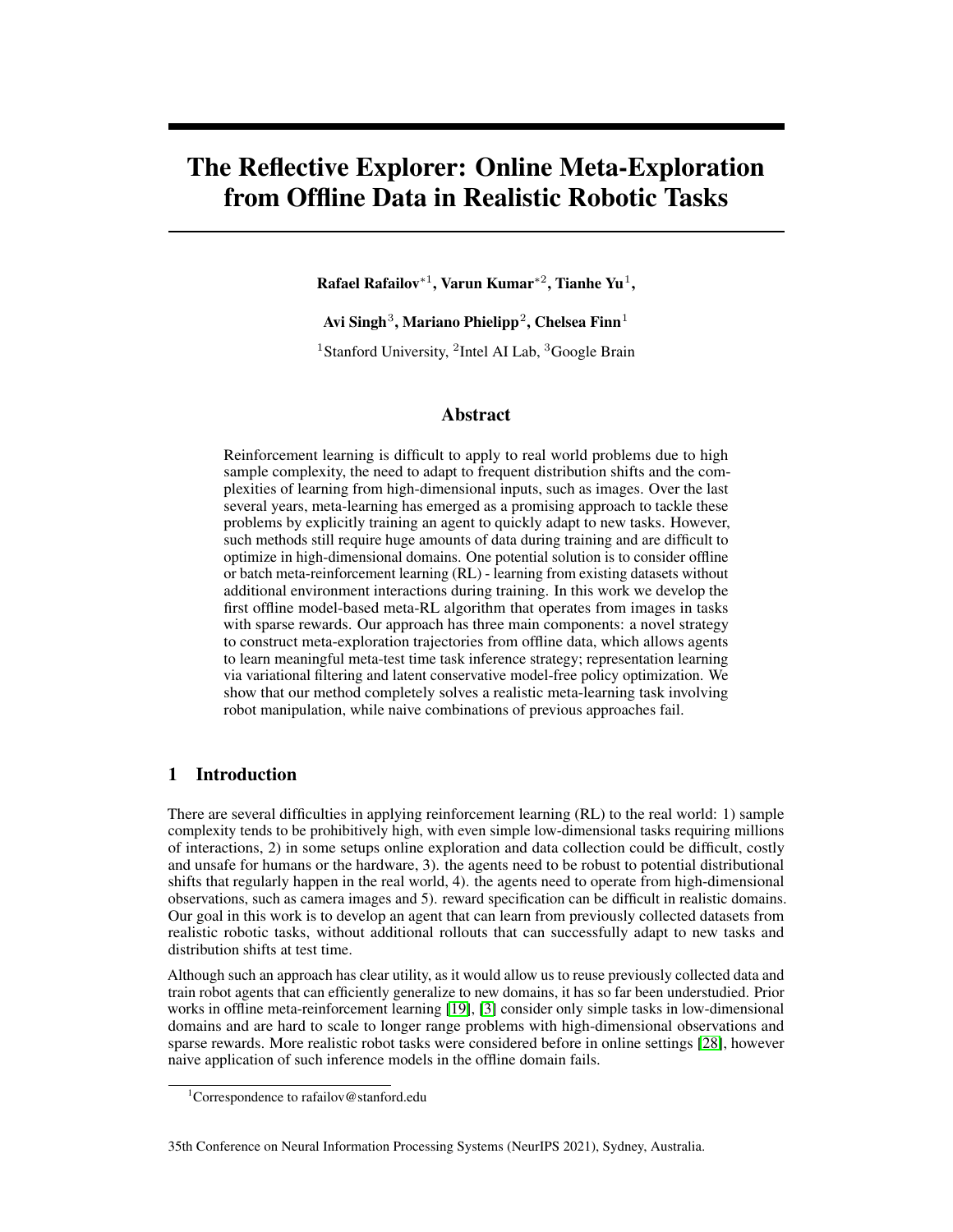We identify three key challenges in this setting. Spurious correlations between tasks and the specific task data prevent the agent from learning inference models that are robust to test-time distribution shifts and new task specifications. If the induced state-action distributions in each task buffer are sufficiently disjoint across tasks, then an inference-based meta-RL agent can easily pinpoint the task simply by memorizing the action distributions of the offline data during training, which yields poor policy performance at test time. Furthermore, high-dimensional observations and sparse rewards present significant difficulty for reinforcement learning with task uncertainty, and finally classical reinforcement learning algorithms are not robust to test time distribution shifts when trained with limited data.

This work has two main contributions: First, we propose a new method to construct synthetic exploration strategies from fixed datasets of task-specific interactions. We also develop a method explicitly targeted to offline meta-learning from high-dimensional observations and sparse rewards, which is the first such approach to our knowledge.

# 2 Related Work

In the last several years meta-reinforcement learning [\[4,](#page-6-1) [5,](#page-6-2) [22\]](#page-7-2) has emerged as a promising approach to build broadly generalizing intelligent agents that are capable of quickly adapting to novel tasks with small amounts of additional data. However, such methods still require huge amounts of data at *meta-train* time, making training them impractical in realistic domains. Meta-reinforcement learning methods fall in two broad-categories: optimization-based models such as MAML [\[5\]](#page-6-2) use on-policy training in combination with a bi-level optimization scheme that aims to learn initial policy parameters, such that with only a few additional gradient steps the agent can achiever high rewards on novel tasks. These are inherently difficult to apply to the offline domain due to the need for on-policy data and the difficult optimization procedure. Previous attempts [\[19\]](#page-7-0) have only focused on tasks with low-dimensional observation spaces and continuous smooth rewards.

The second broad category casts meta-RL as learning in a POMDP setup, in which the task itself is a hidden variable sampled from some task distribution [\[10\]](#page-7-3). Successful methods in this framework use recurrent policies [\[4\]](#page-6-1) or specific task-embedding schemes [\[22,](#page-7-2) [29\]](#page-7-4) in a combination with a task-conditioned policy. One significant benefit of the second class of approaches is that it's amenable to off-policy training. Previous works [\[3\]](#page-6-0) have successfully adapted such methods to the offline setting, however they also only focus on relatively simple tasks. Due to their complex training regimes both optimization-based and inference-based approaches are difficult to train from high-dimensional observations, such as images. To tackle this issue [\[28\]](#page-7-1) adopts the task inference view of meta-learning and trains a deep variational filter with image and reward reconstruction, which jointly models uncertainty over the agent's environment state and task. Although the authors report state of the art performance, this method still requires millions of environment steps to achieve expert-level performance in the online setting. On the other hand, recently batch or offline reinforcement learning has emerged as alternative in addressing sample complexity issues with online reinforcement learning [\[18\]](#page-7-5). In this setting the agent has access to a fixed dataset of environment interactions and does not carry out additional exploration. The goal of this framework is to reuse previously collected datasets, which could come from a variety of distributions, such as unsupervised exploration, previous runs of agent training and expert level demonstrations. These approaches are especially relevant to real-world scenarios, such as autonomous driving, medical applications and financial systems. There have been efforts to scale these methods to more realistic visual domains [\[21,](#page-7-6) [27,](#page-7-7) [15\]](#page-7-8), but these works only focus on a single task approach and do not consider transfer to new tasks or distribution shifts.

# 3 Preliminaries

We begin by reviewing necessary preliminaries from meta-learning and offline reinforcement learning.

#### 3.1 Meta Reinforcement Learning as Task Inference

A Markov Decision Process (MDP) is a tuple  $\mathcal{T} = (\mathcal{S}, \mathcal{A}, \mathcal{P}, R, \gamma)$ , where  $s \in \mathcal{S}$  is the state space, A is the action space,  $\mathcal{P}(s'|s, a)$  is the transition model,  $R : S \times A \to \mathbb{R}$  is a reward function and  $\gamma$  is a discount factor. The meta-RL problem assumes a distribution over MDPs -  $p(\mathcal{T})$  with samples from the distribution referred to as tasks. At train time we can sample training tasks from the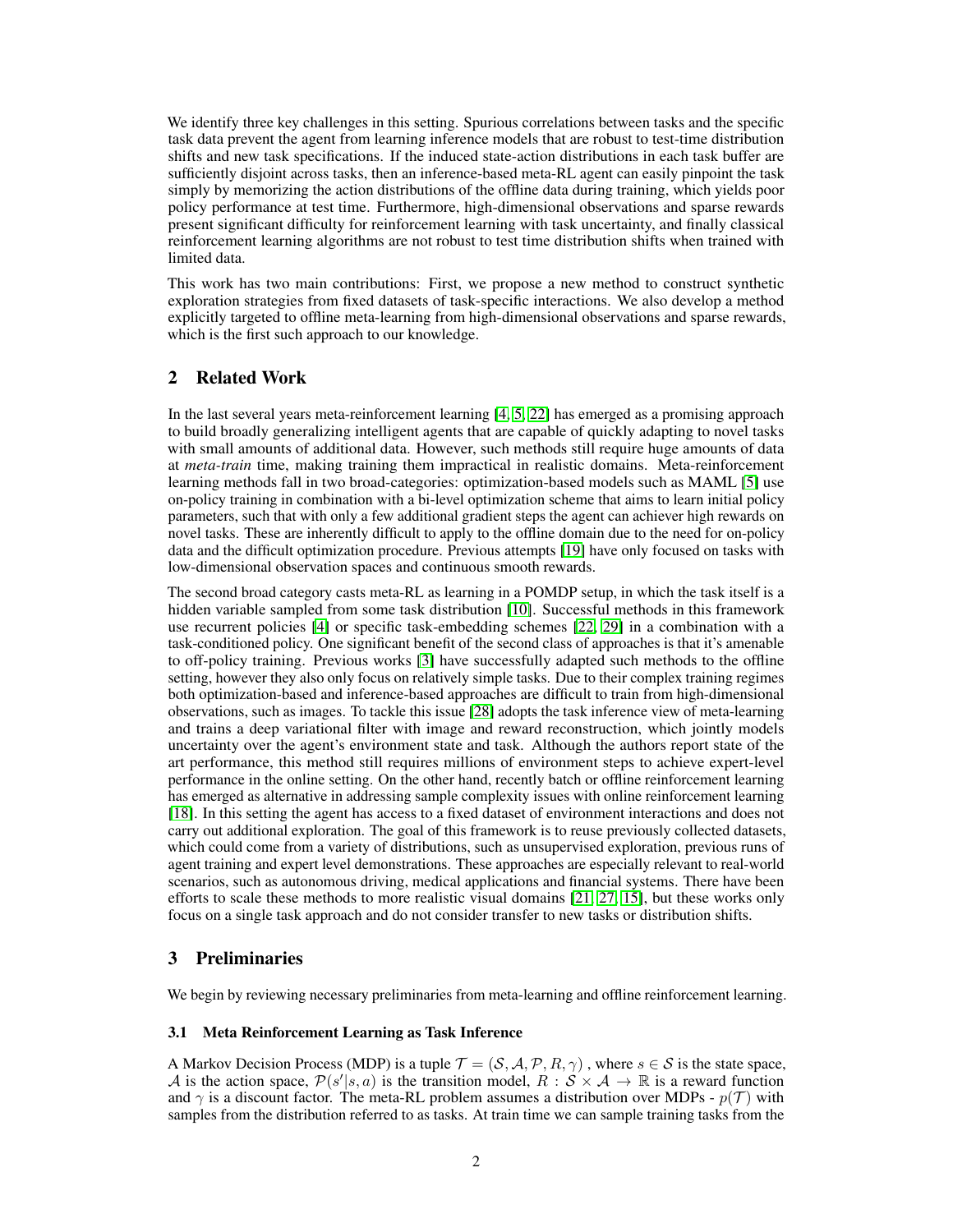distribution and the goal is to learn an agent that can quickly adapt to a new task sampled from the same distribution. Several works [\[10,](#page-7-3) [22,](#page-7-2) [29\]](#page-7-4) cast this problem in the frame of partially observed MDPs (POMDP). A POMDP is a 7-tuple  $(S, A, P, R, \Omega, O, \gamma)$ , where in addition to the components of an MDP, we have the observation space  $o \in \Omega$  and the observation model  $\mathcal{O}(o|s)$ . We can then consider meta-learning as learning in the POMDP, with state  $(s, w)$ , where w are some task parameters and the observation model is  $\mathcal{O}(s, w) = s$ . Several methods have deployed techniques from POMDP training to the meta-learning setting, such as recurrent policies, which integrate agent observations and build an internal task representation [\[4\]](#page-6-1) or explicitly construct a task inference network that produces a task embedding in combination with a task-conditioned feedforward policy [\[22,](#page-7-2) [29\]](#page-7-4). State of-the art inference-based algorithms have so-far outperformed optimization based ones, both in sample efficiency and asymptotic performance.

#### 3.2 Variational Model Training

A separate line of work considers sample-efficient reinforcement learning from images using variational models. The main idea is to cast image-based RL in the POMDP setup and learn a lowdimensional state-based representation, which can then efficiently be used for model-free learning [\[17\]](#page-7-9). This is generally cast as a deep Bayesian filter and with standard variational methods [\[12,](#page-7-10) [28\]](#page-7-1), we can introduce the variational network  $q(s_t|o_{\leq t}, a_{\leq t})$  and obtain the evidence lower bound (ELBO):

$$
\log P(\mathbf{o}_{1:T}|\mathbf{a}_{1:T}) \geq \widehat{\mathbb{E}}_{q_{\theta}} \Big[ \sum_{t=1}^{T} \underbrace{\log \widehat{\mathcal{O}}_{\theta}(\mathbf{o}_t|\mathbf{s}_t)}_{\text{reconstruction}} - \underbrace{\mathbb{D}_{KL}(q_{\theta}(\mathbf{s}_t|\mathbf{o}_t,\mathbf{s}_{t-1},\mathbf{a}_{t-1})||\widehat{\mathcal{P}}_{\theta}(\mathbf{s}_t|\mathbf{s}_{t-1},\mathbf{a}_{t-1}))}_{\text{forward model}} \Big].
$$
 (1)

In practice, we can iterate between model training, off-policy agent training and sample collection, which is the approach taken by [\[17\]](#page-7-9). Alternatively, other works [\[9,](#page-6-3) [8\]](#page-6-4), have used the forward prediction model for model-based policy training. However, since these models depend on posterior sampling, which could make learning exploration strategies sub-optimal [\[29\]](#page-7-4), and since we do not concern ourselves with sample efficiency (we're working in the fully offline case) we only use the learned model for representation purposes.

#### 3.3 Offline Reinforcement Learning

Offline RL is the setting where we have access only to a fixed dataset  $\mathcal{D} = \{(\mathbf{s}, \mathbf{a}, \mathbf{r}, \mathbf{s}')\}$ , which consists of transition tuples from trajectories collected using a behavior policy . In other words, the dataset D is sampled from  $d^{\rm (s, a)}d^{\rm (s)}(a|s)$ . In the offline setting, even in the limit of an infinite size dataset, it may not be possible to find the optimal policy for the underlying MDP [\[2,](#page-6-5) [11\]](#page-7-11). Thus, we typically forgo the goal of finding the optimal policy, and instead aim to find the best possible policy using the fixed offline dataset.

One popular class of approaches for solving MDPs involves the use of dynamic programming and actor-critic schemes [\[24,](#page-7-12) [1\]](#page-6-6), which do not explicitly require the learning of a dynamics model. To capture the long term behavior of a policy without a model, we define the action value function as

$$
Q^{\pi}(\mathbf{s}, \mathbf{a}) := \mathbb{E}\left[\sum_{t=0}^{\infty} \gamma^t r(\mathbf{s}_t, \mathbf{a}_t) \mid \mathbf{s}_0 = \mathbf{s}, \mathbf{a}_0 = \mathbf{a}\right],
$$
 (2)

where future actions are sampled from  $\pi(\cdot)$  and state transitions happen according to the MDP dynamics. Consider the following Bellman operator:

$$
\mathcal{B}^{\pi} Q(\mathbf{s}, \mathbf{a}) := r(\mathbf{s}, \mathbf{a}) + \gamma \mathbb{E}_{\mathbf{s}' \sim \mathcal{P}(\cdot | \mathbf{s}, \mathbf{a}), \mathbf{a}' \sim \pi(\cdot | \mathbf{s}')} \left[ Q(\mathbf{s}', \mathbf{a}') \right],
$$

and its sample based counterpart:

$$
\widehat{\mathcal{B}}^{\pi}Q(\mathbf{s}, \mathbf{a}) := r(\mathbf{s}, \mathbf{a}) + \gamma Q(\mathbf{s}', \mathbf{a}'),
$$

associated with a single transition  $(s, a, s')$  and  $s' \sim \pi(\cdot | s')$ . The action-value function satisfies the Bellman consistency criterion given by  $\mathcal{B}^{\pi}Q^{\pi}(\mathbf{s},\mathbf{a}) = Q^{\pi}(\mathbf{s},\mathbf{a}) \ \forall (\mathbf{s},\mathbf{a})$ . When given an offline dataset  $D$ , standard approximate dynamic programming (ADP) and actor-critic methods use this criterion to learn by alternating between the following steps [\[20\]](#page-7-13).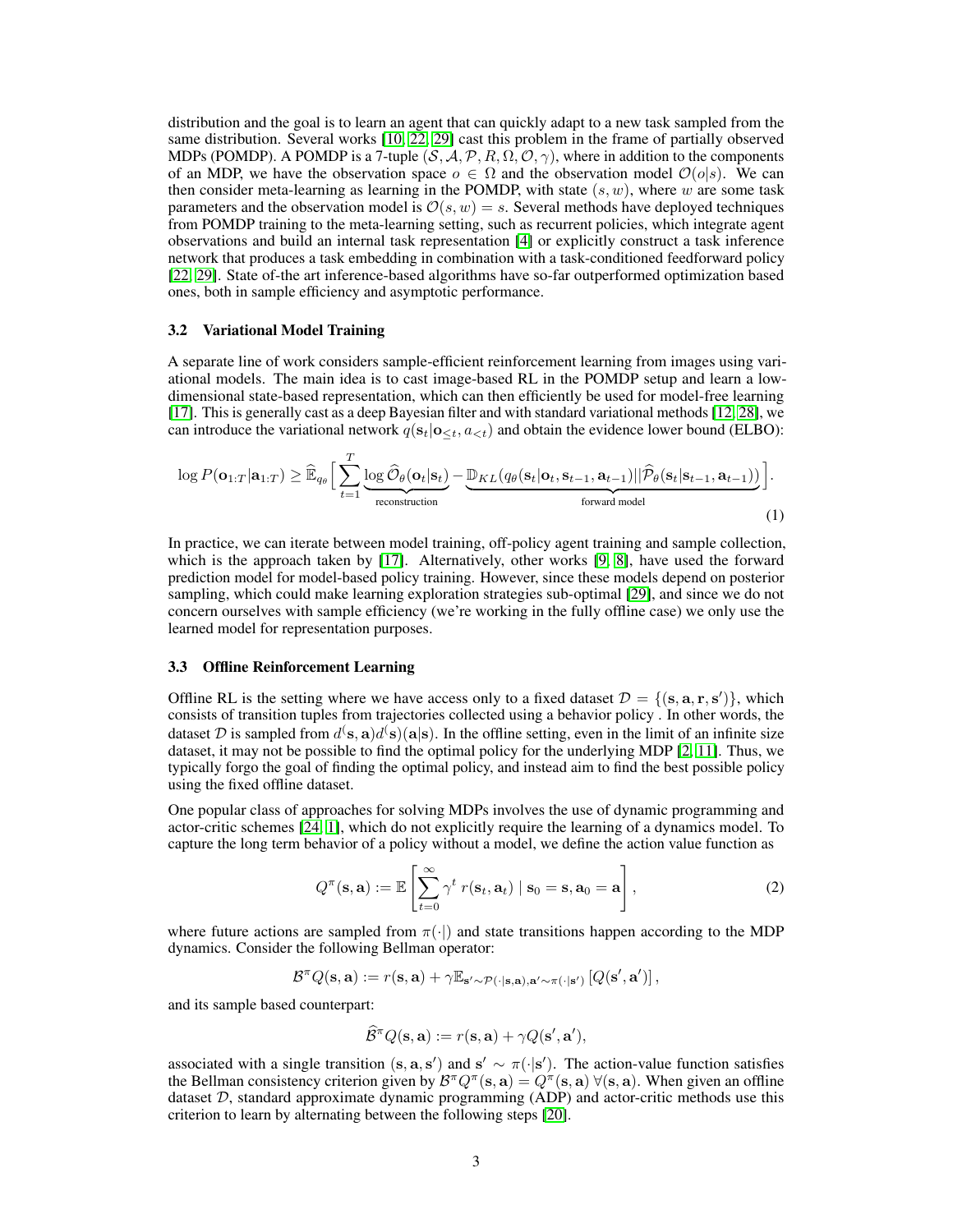1. **Policy Evaluation:** The Q function associated with the current policy  $\pi$  is approximated by repeatedly applying the Bellman operator:

$$
Q^{k+1} \leftarrow \arg\min_{Q} \ \mathbb{E}_{\mathcal{D}}\left[\left(Q(\mathbf{s}, \mathbf{a}) - \widehat{\mathcal{B}}^{\pi} Q^{k}(\mathbf{s}, \mathbf{a})\right)^2\right].
$$

The approximate value  $\hat{Q}^{\pi}$  is obtained after several steps of the above recursion.

2. Policy Improvement: After approximating the Q function as  $\hat{Q}^{\pi}$ , the policy is improved as:

<span id="page-3-0"></span>
$$
\pi \leftarrow \arg \max_{\pi'} \mathbb{E}_{\mathbf{s} \sim \mathcal{D}, \mathbf{a} \sim \pi'(\cdot | \mathbf{s})} \left[ \hat{Q}^{\pi}(\mathbf{s}, \mathbf{a}) \right]
$$

Actor-critic schemes with parameterized policies and Q functions approximate the arg max and arg min in above equations with a few steps of gradient descent.

A number of prior works have observed that such a direct extension of ADP and actor-critic schemes to offline RL leads to poor results due to distribution shift over the course of learning and overestimation bias in the Q function [\[7,](#page-6-7) [13,](#page-7-14) [25\]](#page-7-15). To address these drawbacks, prior works have proposed a number of modifications aimed towards regularizing the policy or value function. In this work, we primarily focus on CQL [\[16\]](#page-7-16), which modifies the action-value learning step as:

$$
Q^{k+1} \leftarrow \arg\min_{Q} \beta \left( \mathbb{E}_{\mathbf{s} \sim \mathcal{D}, \mathbf{a} \sim \mu(\cdot|\mathbf{s})} \left[ Q(\mathbf{s}, \mathbf{a}) \right] - \mathbb{E}_{\mathbf{s}, \mathbf{a} \sim \mathcal{D}} \left[ Q(\mathbf{s}, \mathbf{a}) \right] \right) + \frac{1}{2} \mathbb{E}_{\mathbf{s}, \mathbf{a}, \mathbf{s}' \sim \mathcal{D}} \left[ \left( Q(\mathbf{s}, \mathbf{a}) - \widehat{\mathcal{B}}^{\pi} Q^{k}(\mathbf{s}, \mathbf{a}) \right) \right)^{2} \right],
$$
(3)

where  $\mu(\cdot|s)$  is a wide sampling distribution such as the uniform distribution over action bounds. CQL effectively penalizes the Q function at states in the dataset for actions not observed in the dataset. This enables a conservative estimation of the value function for any policy [\[16\]](#page-7-16), mitigating the challenges of over-estimation bias and distribution shift.

#### 3.4 Offline Meta-Reinforcement Learning

Similarly to [\[3,](#page-6-0) [19\]](#page-7-0), we consider the standard meta-RL problem in an offline setup. We have a set of N fixed training tasks  $\mathcal{T}_i$ ,  $i = 1 : N$ . Each training task comes with an offline buffer of visual data  $\mathcal{B}_i$ in the form of trajectories, generated by a behavior policy  $\pi_i^{\beta}$  and we do not have access to additional data collection in the *meta-training* environments. Here we consider the case where each behavior policy  $\pi_i^{\beta}$  is task-specific, i.e. operates in the MDP of  $\mathcal{T}_i$ , rather than the POMDP induced by the meta-learning problem.

One major challenge of such offline meta-RL set-up is that the agent needs to learn coherent exploration policies at test time. Inference-based meta-RL approaches allow off-policy learning, but suffers poor performance in our particular setting: if the agent can easily infer the tasks from offline replay buffers based on spurious correlations, then it would fail to learn a coherent meta-test exploration strategy. This is especially prevalent in the case when individual replay buffers hold more narrow, task-specific data, which can be very disjoint. In this work, we tackle the spurious memorization issue using a strategy for generating synthetic exploration rollouts from offline data only. Furthermore, we use a recurrent deep variational filter method, which jointly infers environment and task state from sequences of images, actions and rewards from the synthetic exploration distribution and train an offline RL agent using conservative Q-learning [\[16\]](#page-7-16) on top of the learned latent space. We describe each step in detail in the following three subsections.

#### 3.5 Synthetic Exploration

If each offline replay buffer  $\mathcal{B}_i$  contains only task-specific data, then a naive combination of meta-learning and offline learning methods would fail to learn a coherent task-inference method and would thus fail at test time. In order to avoid this phenomenon we create extended synthetic exploration rollouts by mixing offline rollouts from different tasks. In particular, we create a K-extended rollout by randomly sampling K indices (with replacement)  $i_1, \ldots, i_K$ from  $\{1, \ldots, N\}$ . We then sample random trajectories from the corresponding replay buffers:  $\tau^{i_j} = [o_1^{i_j}, \dots, o_T^{i_j}, a_1^{i_j}, \dots, a_T^{i_j}, r_1^{i_j}, \dots, r_T^{i_j}] \sim \mathcal{B}_{i_j}, j = 1, \dots, K$  and an additional target task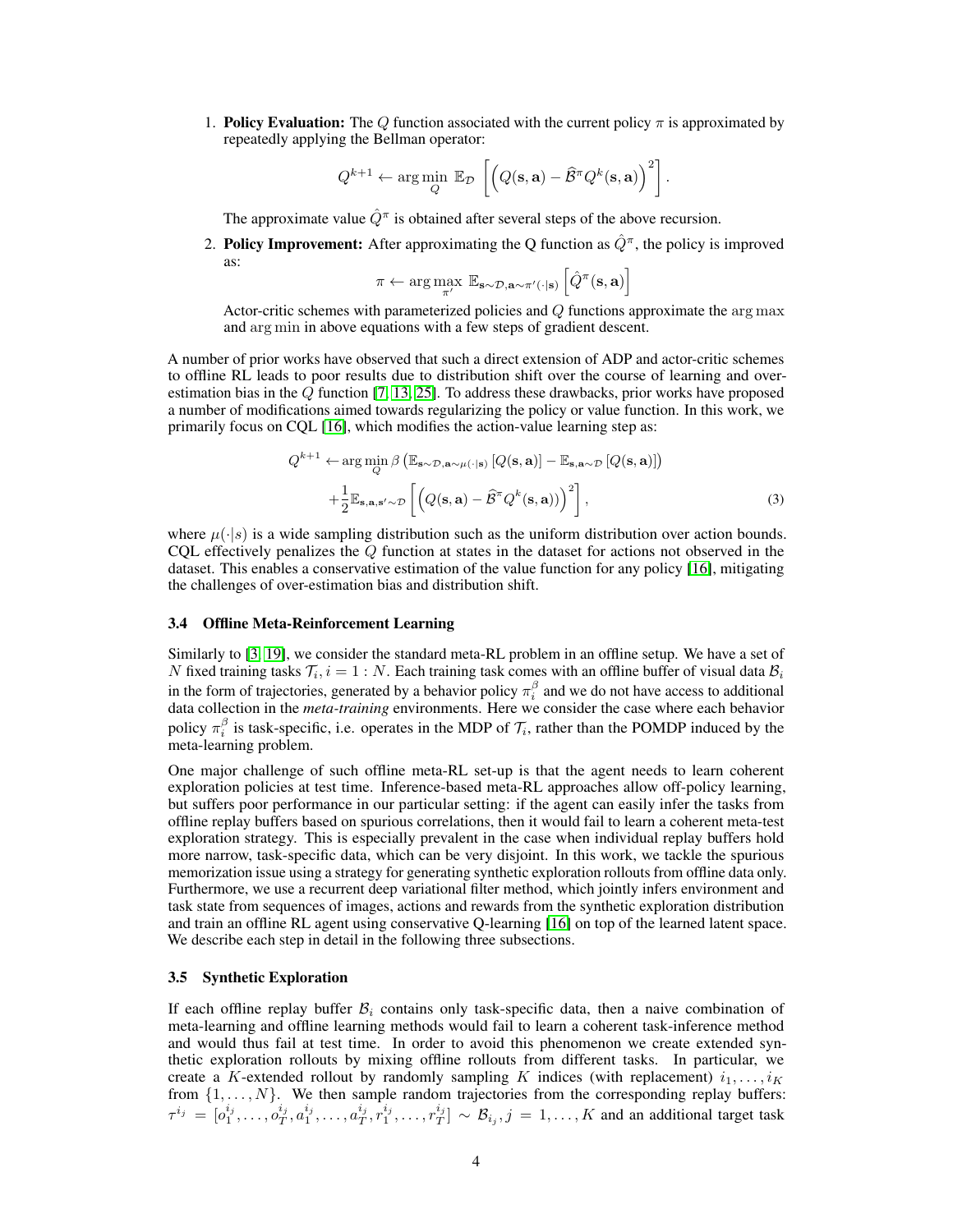

<span id="page-4-0"></span>Figure 1: Illustration of our synthetic exploration construction. The setup consists of two drawers, the goal of Task 1 is to open the left drawer, while the goal of Task 2 is to open the right drawer. The agent receives reward of 1 for successfully completing a task and 0 otherwise. During deployment the agent does not have a direct indication of which is the target drawer to open and needs to carry out exploration in the environment. We randomly concatenate rollouts from different tasks together to create extended exploration runs. Furthermore, for each meta-trajectory we choose a particular task and zero out rewards for all trajectories that do not carry out that task. We then train a policy using offline reinforcement learning on the constructed meta-trajectories with the augmented sequence of rewards.

index  $i^* \sim [N]$ . We then create synthetic rewards in rollout  $\tau^{i_j}$  using  $[\hat{r}_1^{i_j}, \ldots, \hat{r}_T^{i_j}] = [I\{i_j = j \}]$  $i^*$ } $r_1^{i_j}, \ldots, I\{i_j = i^*\}r_T^{i_j}$ . We then concatenate the trajectories together to obtain a single metaexploration rollout  $\tau = [o_1, \ldots, o_{KT}, a_1, \ldots, a_{KT}, \hat{r}_1, \ldots, \hat{r}_{KT}]$ . We denote the resulting metarollout distribution as  $\mathcal{M}^K(\mathcal{B}_1,\ldots,\mathcal{B}_N)$  or simply  $\mathcal{M}^K$  for brevity. An illustration of our synthetic exploration approach is shown in Figure [1.](#page-4-0) Since we consider realistic settings with sparse rewards, this process does not fundamentally alter the reward distribution encountered by the agent during exploration at test time. Furthermore, since we sample the "ground-truth" target task randomly after constructing the extended rollouts, this approach fundamentally removes spurious correlations between the state-action distribution and the task distribution. In this case the inference model is forced to integrate not only the environment interactions, but the rewards as well, which matches the inference problem at test time.

#### 3.6 Variational Model Training

We follow [\[28\]](#page-7-1) in training a high-dimensional variational model in order to build the belief distribution for the associated meta-learning POMDP. The procedure closely follows the methods outlined in Section 3.1 , however we operate on batches of meta-exploration trajectories, constructed using the method from Section 4.1. In addition, since task identification depends on the obtained rewards, in order to build a belief representation over tasks, we also include the sequence of rewards as both an input to the inference model, as well as a reconstruction term. Our final optimization objective, is an extended version of the Evidence Lower Bound:

$$
\max_{\theta} \mathop{\widehat{\mathbb{E}}}_{\mathbf{s}_{1:TK} \sim q_{\theta}} \left[ \sum_{t=1}^{TK} \log \widehat{O}_{\theta}(\mathbf{o}_{t} | \mathbf{s}_{t}) + \beta \log \widehat{R}_{\theta}(\hat{\mathbf{r}}_{t} | \mathbf{s}_{t}) - \sum_{t=0}^{TK-1} \mathbb{D}_{KL}[q_{\theta}(\mathbf{s}_{t+1} | \mathbf{o}_{t+1}, \hat{\mathbf{r}}_{t+1}, \mathbf{s}_{t}, \mathbf{a}_{t}) || \widehat{P}_{\theta}(\mathbf{s}_{t+1} | \mathbf{s}_{t}, \mathbf{a}_{t})] \right]
$$

where the empirical expectation is computed using batches from  $\mathcal{M}^K$  and samples from the belief distribution  $q_{\theta}$ . Here  $\beta$  is a parameter we use to weigh reward prediction (indicative of task prediction) over image-reconstruction, which is task-agnostic. Since the model is optimized using supervised training to predict rewards, the inference network needs to aggregate long-term evidence based on environment interactions and rewards in order to identify the corresponding ground-truth task. Note that we do not reset the model states between episodes in the meta-exploration rollout, since it's crucial to maintain information across the rollout in order to identify the task.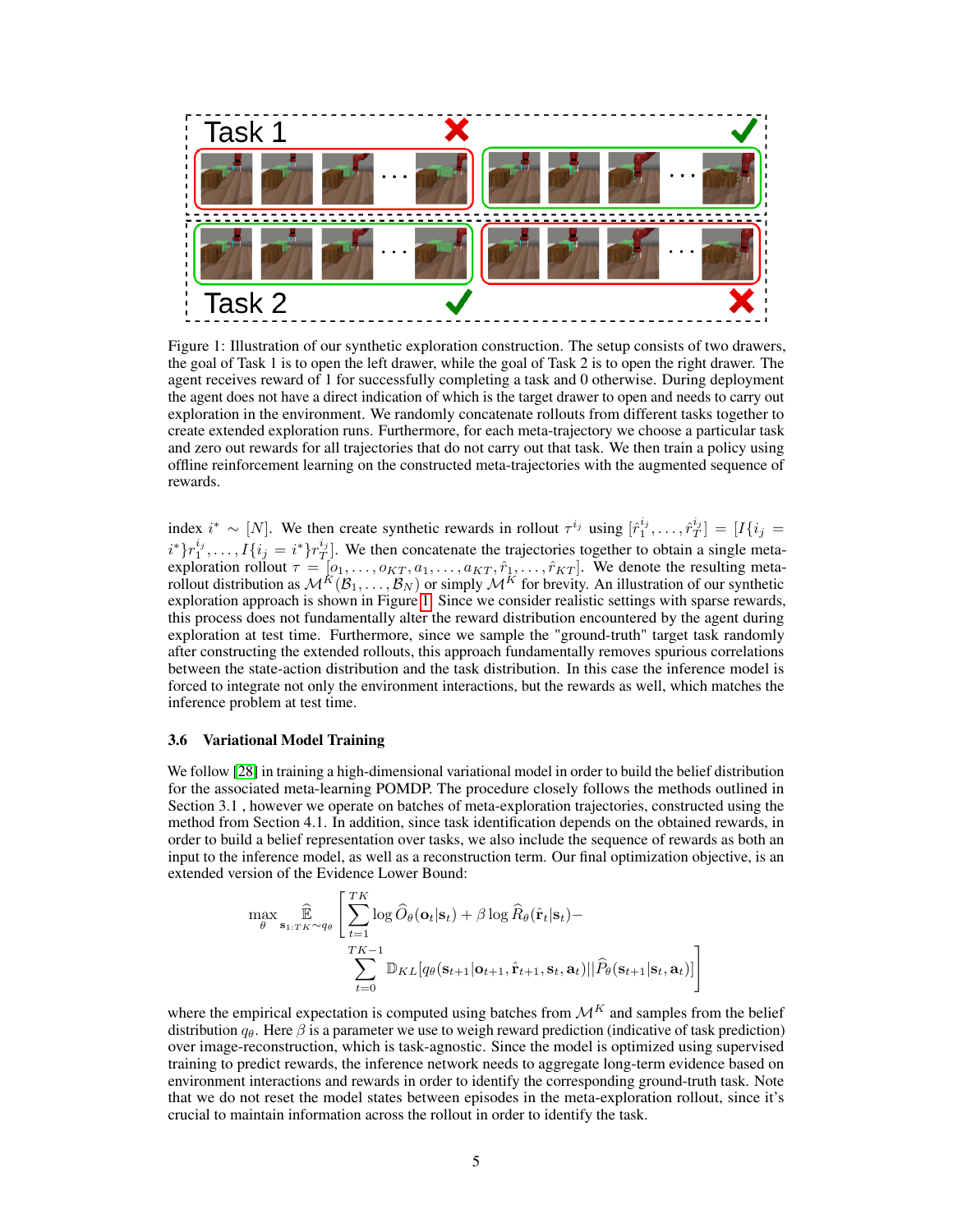

<span id="page-5-0"></span>Figure 2: Left: This environment consist of a Sawyer robot arm and two drawers. The agent receives a reward of 1 for successfully opening the correct drawer, however it does not not which one that is apriori and needs to carry out extended exploration to verify the particular task. **Right**: Results on the two-drawer domain The  $x-$  axis shows number of exploration rollouts, while the  $y-$  axis shows success rate of opening the correct drawer. We see that after a single exploration rollout our method (labeled "Ours") successfully identifies the correct drawer to open, while a naive combination of offline training and meta-learning methods (labeled "No Expl" as it does not use our synthetic exploration procedure) fails to reliably succeed in the task. Naive application of online learning methods ("No CQL") completely fails to learn meaningful behaviours.

# 3.7 Policy Training

We choose to use CQL [\[16\]](#page-7-16) as our model-free optimization method, as it achieves good results on offline RL benchmarks [\[6\]](#page-6-8). In addition our synthetic exploration approach creates multi-modal data distributions, which policy constraint-based methods [\[14,](#page-7-17) [26\]](#page-7-18) tend to struggle with. We optimize our policy using Eq. [3](#page-3-0) on top of the learned belief representation. In particular, we compute *belief states*  $\mathbf{b}_{1:TK} = q_{\theta}(\mathcal{M})$  over batches of trajectories from the meta-exploration distribution  $\mathcal{M}^K$  and using the belief network  $q_{\theta}$ . In practice  $q_{\theta}$  is usually parameterized as a diagonal Gaussian distribution and we represent the belief state as a concatenation of the mean and variance vectors of the distribution. Finally we use the following TD learning objective:

$$
Q^{j+1} \leftarrow \arg\min_{Q} \beta \left( \mathbb{E}_{\mathbf{b} \sim q_{\theta}(\mathcal{M}^{K}), \mathbf{a} \sim \mu(\cdot | \mathbf{b})} \left[ Q(\mathbf{b}, \mathbf{a}) \right] - \mathbb{E}_{\mathbf{b}, \mathbf{a} \sim q_{\theta}(\mathcal{M}^{K})} \left[ Q(\mathbf{b}, \mathbf{a}) \right] \right) + \frac{1}{2} \mathbb{E}_{\mathbf{b}, \mathbf{a}, \mathbf{b}' \sim q_{\theta}(\mathcal{M}^{K})} \left[ \left( Q(\mathbf{b}, \mathbf{a}) - \widehat{\mathcal{B}}^{\pi} Q^{j}(\mathbf{b}, \mathbf{a}) \right) \right)^{2} \right].
$$

The policy is then optimized in the standard way

$$
\max_{\boldsymbol{\psi}} \mathbb{E}_{\mathbf{b} \sim q_{\theta}(\mathcal{M}^K)} \mathbb{E}_{\mathbf{a} \sim \pi_{\boldsymbol{\psi}}(\mathbf{a}|\mathbf{b})} [Q_{\theta}(\mathbf{b}, \mathbf{a})]
$$

In [\[29\]](#page-7-4) the authors make connections between this approach and BAMDPs and show significant improvements in exploration efficiency over posterior sampling methods used in previous works [\[22\]](#page-7-2).

# 4 Experiments

Environment: Our evaluation environment is shown in Fig. [2](#page-5-0) on the left. The environment consist of a Sawyer robot arm and two drawers. The agent receives a reward of 1 for successfully opening the correct drawer, however it does not not which one that is apriori and needs to carry out extended exploration to verify the particular task. Following [\[21\]](#page-7-6), the agent has access to 1000 training rollouts for each individual task. This environment very clearly demonstrates the issues with naively using offline methods to train meta-RL agents. In particular it shows two main issues: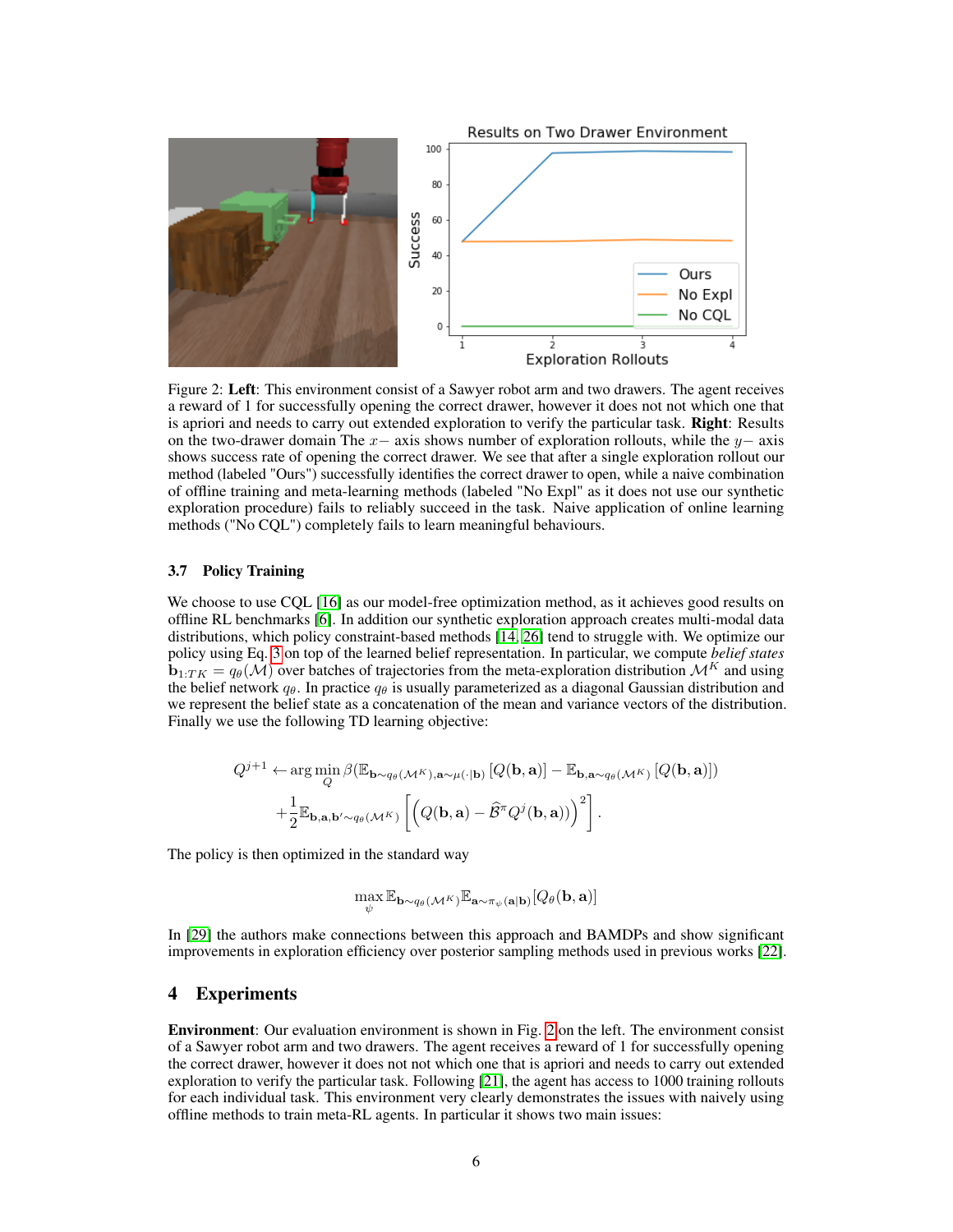- 1. The task being performed in a rollout from the dataset can be correctly inferred from the first few frames, simply by the direction of the robot arm. At test time this yields a very poor exploration performance as obviously the task is independent of the robot motion.
- 2. The dataset contains reltively narrow data that does not explore other tasks. In particular at test time, the robot can still end up opening the wrong drawer and receive a reward of 0. This is an out-of-distribution event, since drawer opening always results in positive reward in the offline dataset, but the agent fails to include rewards in the task-based inference process.

Results: The above problems are clearly visible in the results shown in Fig. [2](#page-5-0) on the right. We observe that after a single exploration rollout our method (labeled "Ours") successfully identifies the correct drawer to open, while a naive combination of offline training and meta-learning methods (labeled "No Expl" as it does not use our synthetic exploration procedure) fails to reliably succeed in the task. In essence this approach learns to always open the left drawer, as during training any drawer opening results in the same reward, and the left one is closer to the initial position of the arm. However, since at test time we randomly sample between the two tasks, this method ends up achieving only 50% success rate. Finally, naive application of online learning methods ("No CQL") completely fail to learn meaningful behaviours, due to test-time distribution shift, which the policy is not equipped to handle.

## 5 Conclusion

In this work we presented a method for offline meta-learning from images in tasks with sparse rewards, which significantly outperforms naive combinations of meta-learning and offline-RL methods on a realistic meta-learning task involving robot manipulation. Our frameworks allows us to add additional data and new tasks and seamless expand the capabilities of meta-RL agents without the need for additional environmental interactions. Currently we're working towards deploying this algorithm on more complex robotic manipulation domains from [\[23\]](#page-7-19) that involve both qualitative and visual generalization to new objects and tasks. We also believe that our approach has significant potential for real-world applications and are currently evaluating it on a real-world multi-task desk setup.

## References

- <span id="page-6-6"></span>[1] Dimitri P. Bertsekas and John N. Tsitsiklis. *Neuro-Dynamic Programming*. Athena Scientific, Belmont, MA, 1996.
- <span id="page-6-5"></span>[2] J. Chen and Nan Jiang. Information-theoretic considerations in batch reinforcement learning. *ArXiv*, abs/1905.00360, 2019.
- <span id="page-6-0"></span>[3] Ron Dorfman and Aviv Tamar. Offline meta reinforcement learning. *arXiv preprint arXiv:2008.02598*, 2020.
- <span id="page-6-1"></span>[4] Yan Duan, John Schulman, Xi Chen, Peter L Bartlett, Ilya Sutskever, and Pieter Abbeel. Rl2: Fast reinforcement learning via slow reinforcement learning. *arXiv preprint arXiv:1611.02779*, 2016.
- <span id="page-6-2"></span>[5] Chelsea Finn, Pieter Abbeel, and Sergey Levine. Model-agnostic meta-learning for fast adaptation of deep networks. In *International Conference on Machine Learning*, 2017.
- <span id="page-6-8"></span>[6] Justin Fu, Aviral Kumar, Ofir Nachum, George Tucker, and Sergey Levine. D4rl: Datasets for deep data-driven reinforcement learning, 2020.
- <span id="page-6-7"></span>[7] Scott Fujimoto, David Meger, and Doina Precup. Off-policy deep reinforcement learning without exploration. *arXiv preprint arXiv:1812.02900*, 2018.
- <span id="page-6-4"></span>[8] Danijar Hafner, Timothy Lillicrap, Jimmy Ba, and Mohammad Norouzi. Dream to control: Learning behaviors by latent imagination. *International Conference on Learning Representations*, 2020.
- <span id="page-6-3"></span>[9] Danijar Hafner, Timothy Lillicrap, Ian Fischer, Ruben Villegas, David Ha, Honglak Lee, and James Davidson. Learning latent dynamics for planning from pixels. *International Conference on Machine Learning*, 2019.